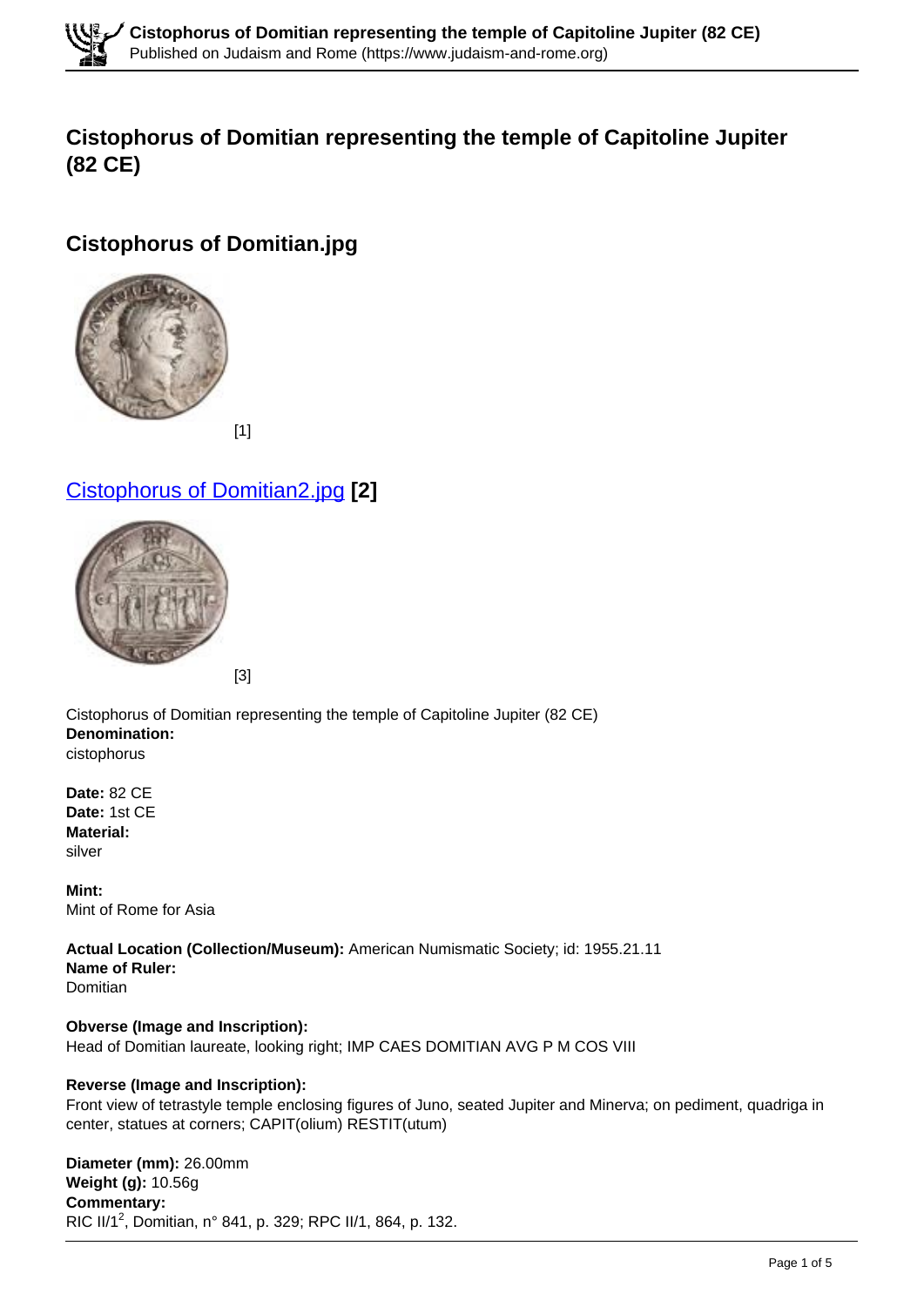This coin is a cistophoric tetradrachm minted in 82 CE. Even if there is no direct evidence for the mint of this issue, the authors of the RIC and of the RPC suggest that these cistophori may have been produced at Rome and would have then circulated in Asia (RIC II/1<sup>2</sup>, 841, p. 329; RPC II/1, p. 132). It depicts on the obverse the head of Domitian, mentioned as imperator, Caesar, Augustus, *pontifex maximus* and consul for the eighth time. On the reverse, the temple of Jupiter Optimus Maximus Capitolinus is set on three-tiered base and sustained by four thin columns, an element which proves that it is a simplified representation of the temple which was usually represented with six columns. It contains statues of Juno, Jupiter, and Minerva. Jupiter is the only one represented seated on a throne. A *quadriga* sits on the temple's gable and two *bigae*, two-horses chariot, on the two edges of the roof. Due to the poor preservation of the obverse's design, specialists debate on the pediment's decoration. The bestpreserved coins (see RPC II/2, pl. 35, n°867) show that an anguipede monster may be represented on the pediment. This monster is identified as the giant Typhon or Summanus, the god of nocturnal thunder (Bastien, "Vitellius et le temple," p. 196-197). Such a representation is quite specific of the cistophori of the "Capitoline Temple's type" minted in 81-82 CE. Actually, coins minted in Rome between 71 and 78 CE, showing the temple reconstructed by Vespasian, as well as the Trajanic relief of the palazzo dei Conservatori represent Jupiter standing in the centre of the pediment (Bastien, "Vitellius et le temple," p. 192-202). This particularity of the cistophori has not yet been explained.

The inscription CAPIT(olium) RESTIT(utum) on the reverse shows that this cistophorus was minted for the reconstruction of the temple of Jupiter Capitolinus in 82 CE, but there is still a debate to know if 82 CE was the date of the completion of the monument or not (Darwall-Smith, Emperors and Architecture, p. 106-108). Under the Flavian dynasty, this temple was destroyed twice: in 69 CE during the civil war after Nero's assassination, and in a fire in 80 CE. This second restoration was first led by Titus, as proven by a first issue of cistophori of the "CAPIT REST" type, probably minted at Rome in 80-81 CE (RPC II/1, p. 131; see coin n° 860, p. 133), and was continued by Domitian after Titus's death (for the sources see De Angeli, "Iuppiter," p. 151). The restoration of this prestigious temple enabled Domitian to justify his accession to power through dynastic claims: he acted as the worthy heir of his brother, whose main exploit had been to defeat the Jews. The dedication of the triumphal arch of Titus in 81 CE took part in the same policy. Thus, Domitian completed the Flavian propaganda about the Jewish war and finalized the remodelling of the Roman civic centre to reflect the victory in Judea (Goodman, "The Fiscus Iudaicus," p. 171). The temple of Jupiter Capitolinus was indirectly connected to this Flavian policy as its reconstruction in 70-71 CE was funded, from now on, by the money gathered by the fiscus *ludaicus* – money which used to be, before 70 CE, the annual offering of the Jews to the Jerusalem Temple (**Josephus, Jewish war VII.218**; Cassius Dio, Roman History LXV.7.2 [4]). After the fire of 80 CE, the reconstruction of the most important temple of the Empire which also symbolized the subjugation of the Jews and their God to Rome, was considered as a political necessity by the imperial power.

This coin is interesting for two reasons. First, it was minted just after the dedication of the temple of Jupiter Capitolinus. It was one of the first medium used to commemorate this major event. Second, even if it was minted at Rome, many of the coins of this issue circulated in the province of Asia. It is difficult to appreciate how this coin – especially the iconography on its reverse – was received by the local populations, especially by the Jews and the Christians. Marius Heemstra writes: "For Jewish taxpayers in Asia, this must have been a very intimidating coin that was directly related to the presumably hated tax. For Jewish Christians like John, who were probably not registered for the tax in the first place, this coin must have been the representation of taxpayers' submissiveness to Rome, since the pagan temple had been restored for a second time with money paid by Jews" (Heemstra, The Fiscus Judaicus, p. 126). Marius Heemstra's interpretation is seductive but is highly hypothetical as there is no Christian or Jewish account of this event. In addition, even if the tax taken from the Jews of the Empire and supplying the fiscus Judaicus under Vespasian was still perceived under Domitian (in that perspective see Martial, Epigrams VII.55 [5]; Suetonius, Life of Domitian XII.2 [6]), it is however impossible to affirm that the money of the fiscus Judaicus was still used in 80 CE in order to fund the reconstruction of the temple of Jupiter Capitolinus. Of course if it was true, the circulation, in the provinces of Asia, of these cistophori representing the shrine twice restored under the Flavians thanks to a tax symbolizing the defeat of the Jews of 70 CE, would have been something very painful for some Jews established in these regions. In addition, the fact the minting of this issue of these cistophori of the Capitoline Temple type continued for a while after Titus's death, may have been motivated by the idea to affirm the hegemony of Rome and the legitimacy of Domitian to rule since he followed the policy of Vespasian and Titus.

The news of the restoration of the temple of Jupiter Capitolinus spread quickly across the Empire, even in eastern provinces. This event became a central theme of Domitian's ideology which was praised throughout his reign, even a long time after the dedication of 82 CE. For instance, Statius praised Domitian several times as the restorer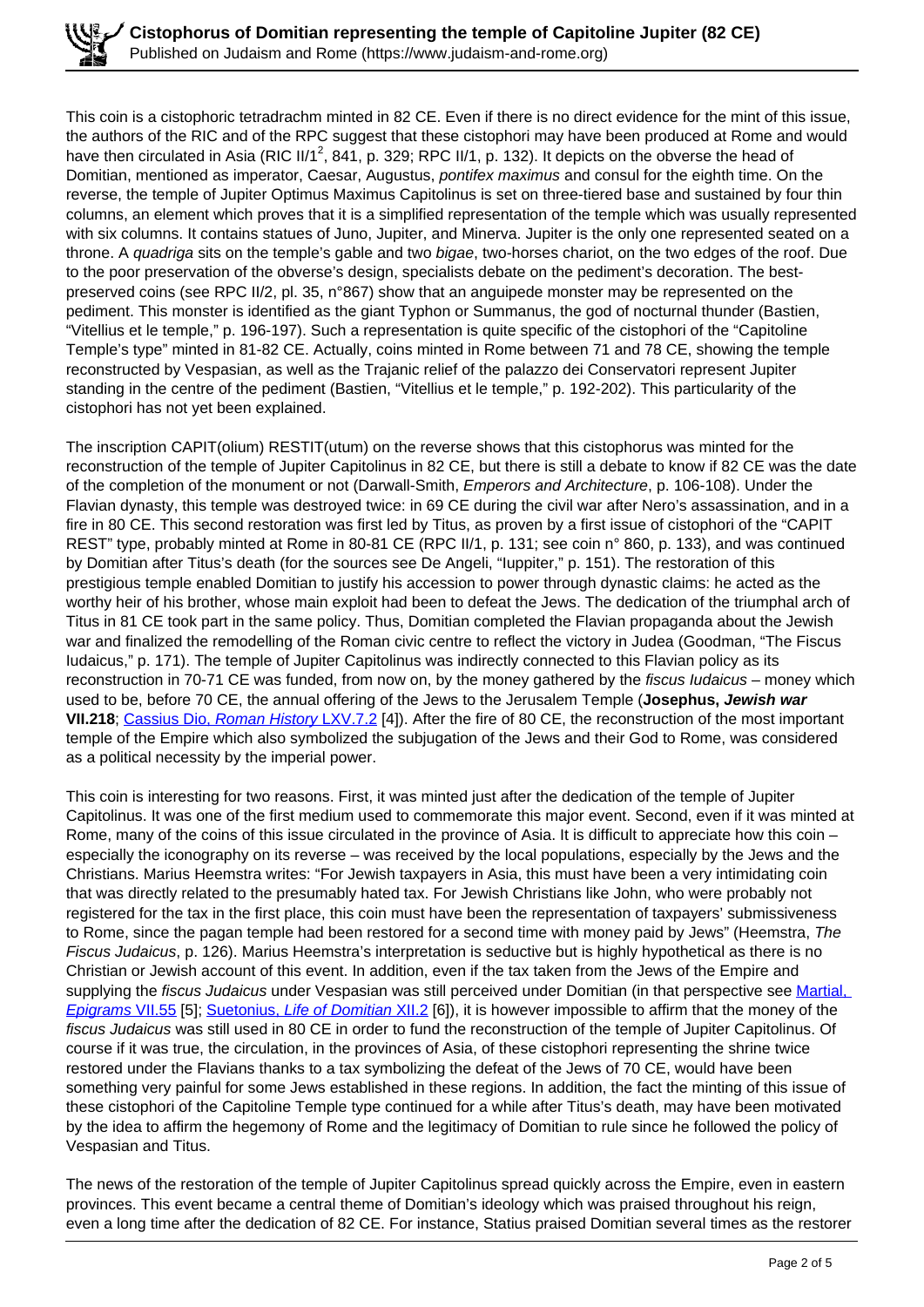of the temple of Jupiter Capitolinus (see Statius, Silvae I.6.85-102 [7] of 89 CE; Statius, Silvae IV.3.123-163 [8] of 95 CE). Even in the last year of his reign, Domitian continued to use the image of the temple thanks to an issue of denarii (RIC II/1<sup>2</sup>, 815-816, p. 325-326, see Denarius of Domitian depicting the temple of Jupiter Capitolinus, 95-96 CE [9]).

Keywords in the original language:

- Capitolium [10]
- Domitianus [11]

Thematic keywords:

- Domitian [12]
- Flavians [13]
- Capitoline Temple [14]
- Capitoline Triad [15]
- restoration [16]
- Jewish tax [17]
- $\bullet$ Roman hegemony [18]

**Bibliographical references:** Bastien, Pierre, "Vitellius et le temple de Jupiter Capitolin: un as inédit," [19], Numismatica e antichità classiche 7 (1978) : 181-202

Heemstra, Marius, *The Fiscus Judaicus and the Parting of the Ways* [20] (Tübingen: Mohr Siebeck, 2010) De Angeli, Stefano, "Iuppiter Optimus Maximus Capitolinus, aedes (fasi tardo-republicane e di età imperiale),"

[21], in Lexicon Topographicum Urbis Romae (ed. Eva Steinby; Rome: Edizioni Quasar, 1996), 148-153 Darwall-Smith, Robin H., *Emperors and Architecture: A Study of Flavian Rome* [22] (Brussels: Latomus. Revue des Études Latines, 1992)

Goodman, Martin, "The Fiscus Iudaicus and Gentile Attitudes to Judaism in Flavian Rome" [23], in Flavius Josephus and Flavian Rome (ed. Jonathan Edmondson, Steve Mason, James Rives; Oxford: Oxford University Press, 2005), 167-177

**Other sources connected with this document:** Text

# Statius, Silvae IV.3.123-163 **[8]**

Sibyl's speech ending a poem commemorating the via Domitiana

• Read more about Statius, Silvae IV.3.123-163 [8]

**Text** 

# Statius, Silvae I.6.85-102 **[7]**

Poem describing the Saturnalia, probably in December 89 CE

• Read more about Statius, Silvae I.6.85-102 [7]

Numismatic item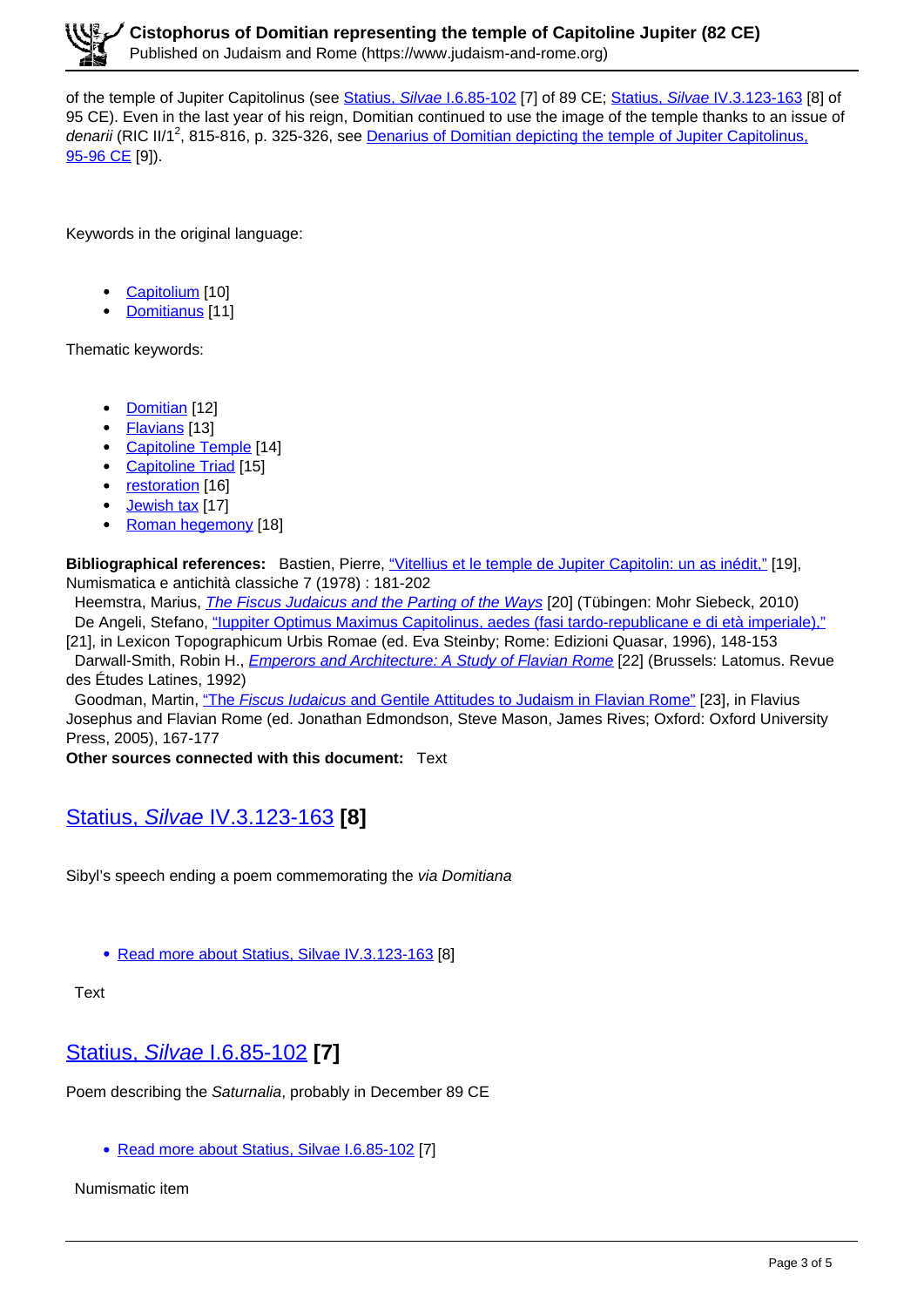### Denarius of Domitian depicting the temple of Capitoline Jupiter (95-96 CE) **[9]**

• Read more about Denarius of Domitian depicting the temple of Capitoline Jupiter (95-96 CE) [9]

Text

# Martial, Epigrams VII.55 **[5]**

Circumcised Jews' liability to the Jewish tax.

• Read more about Martial, Epigrams VII.55 [5]

**Text** 

# Suetonius, Life of Domitian XII.1-2 **[6]**

Domitian's harsh policy towards the Jews

• Read more about Suetonius, Life of Domitian XII.1-2 [6]

**Text** 

#### Cassius Dio, Roman History LXV.7.2 **[4]**

The instauration of the Jewish tax

• Read more about Cassius Dio, Roman History LXV.7.2 [4]

**Realized by:** 

# Marie Roux **[24]**



 **Source URL:** https://www.judaism-and-rome.org/cistophorus-domitian-representing-temple-capitolinejupiter-82%C2%A0ce

**Links**

- [1] https://www.judaism-and-rome.org/sites/default/files/styles/large/public/default.jpg?itok=289jkt5k
- [2] https://www.judaism-and-rome.org/file/cistophorus-domitian2jpg
- [3] https://www.judaism-and-rome.org/sites/default/files/styles/large/public/default\_2.jpg?itok=Ksq1YhgS
- [4] https://www.judaism-and-rome.org/cassius-dio-roman-history%C2%A0lxv72
- [5] https://www.judaism-and-rome.org/martial-epigrams%C2%A0vii55